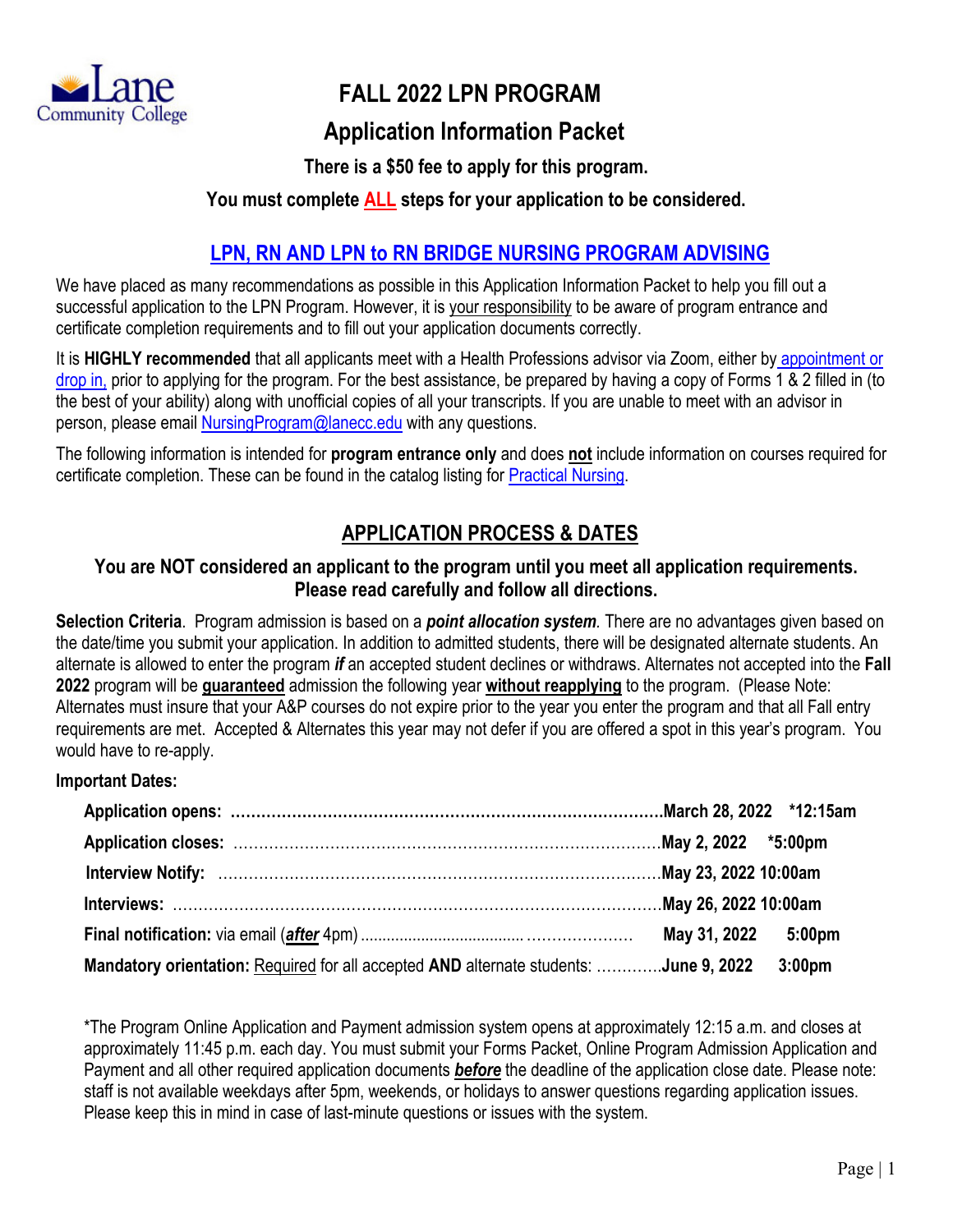## **ACCESSIBILITY AND ACCOMODATIONS**

To request this information in an alternate format please contact the Center for Accessible Resources at (541) 463-5150 or [accessibleresources@lanecc.edu.](mailto:accessibleresources@lanecc.edu)

## **Fall 2022 Application Process**

#### **Please review the details of each requirement and make sure you have completed the forms completely and correctly and have submitted any required supporting documentation as directed.**

**Admission to Lane:** If you are not currently a Lane credit student, complete the ["Steps to Enroll](https://www.lanecc.edu/apply) – For Students New to Lane." When asked which term to apply, be sure and choose Fall term 2022.

#### **The LPN Nursing Application has two parts**:

- 1. [The Online Program Application and \\$50 Payment](https://www.lanecc.edu/sites/default/files/hp/nursing/2021_lcc_lpn_online_adm_app_pmt_instructions.pdf) follow link for access to Online Admission & Payment Instructions.
- 2. The *fillable* PDF Application Forms 1 and 2 with supporting documentation emailed to [hpapplicationcenter@lanecc.edu](mailto:hpapplicationcenter@lanecc.edu)

#### **Minimum Required to Apply: A&P 1 & Math 52, 65, 95 or higher - all courses must be graded C or better (C- or below not accepted).**

### **Form 2 - Point Petition Sheet & Pre-Requisite Courses**

All courses must have a letter grade of C or higher (C- or lower not accepted.) If you have completed any of the prerequisite courses with a grade of C or higher, they MUST be listed on the Point Petition Sheet. Courses may be repeated, and the most recent grade must be used. Courses from **non-accredited** colleges will **not** be considered in the evaluation of your application. Again, we recommend you contact a Health Professions advisor via email [NursingProgram@lanecc.edu](mailto:NursingProgram@lanecc.edu) or [Zoom](https://lanecc.navigate.eab.com/app/#/authentication/remote/) if you have any questions as you are working through this application. Please provide the state and name of institution in your correspondence with them (e.g., Pioneer Pacific does not meet Northwest Commission of Colleges and Universities accreditation criteria.)

**Students may use qualifying exam scores in many college subjects through the Advanced Placement (AP), College-Level Examination Program (CLEP), and International Baccalaureate (IB) programs to receive credit in both general areas and various other specific subject areas. Lane grants credits for Military Educational Experience upon review of the recommendations made by the American Council on Education (ACE). More information available here:<https://www.lanecc.edu/esfs/advanced-placement-international-baccalaureate-and-clep-information>**

Students will be awarded full points/equivalent to an A grade based on the evaluation standards on the date the scores are reviewed for applicable courses. If acceptance standards have changed, students will be subject to the current acceptance standards. Will only be considered with official transcripts on file.

**Anatomy & Physiology – BI 231, 232 & 233 (12 credits):** BI 231 is **required** to apply. Series completion is required for Fall entry. If all three A&P courses are more than 7 years old - BI 233 needs to be repeated by application to be accepted and must be completed Fall 2015 or later. (You may not apply with only expired A&P courses.) A & B grades are worth equal points.

**Math: Required** to apply. Choice of MTH 052, MTH 065, MTH 095 or higher – Grade of C or higher (C- or less not accepted). AP, CLEP, and IB are acceptable as noted above. If you have a question about your math course please Email [NursingProgram@lanecc.edu](mailto:NursingProgram@lanecc.edu)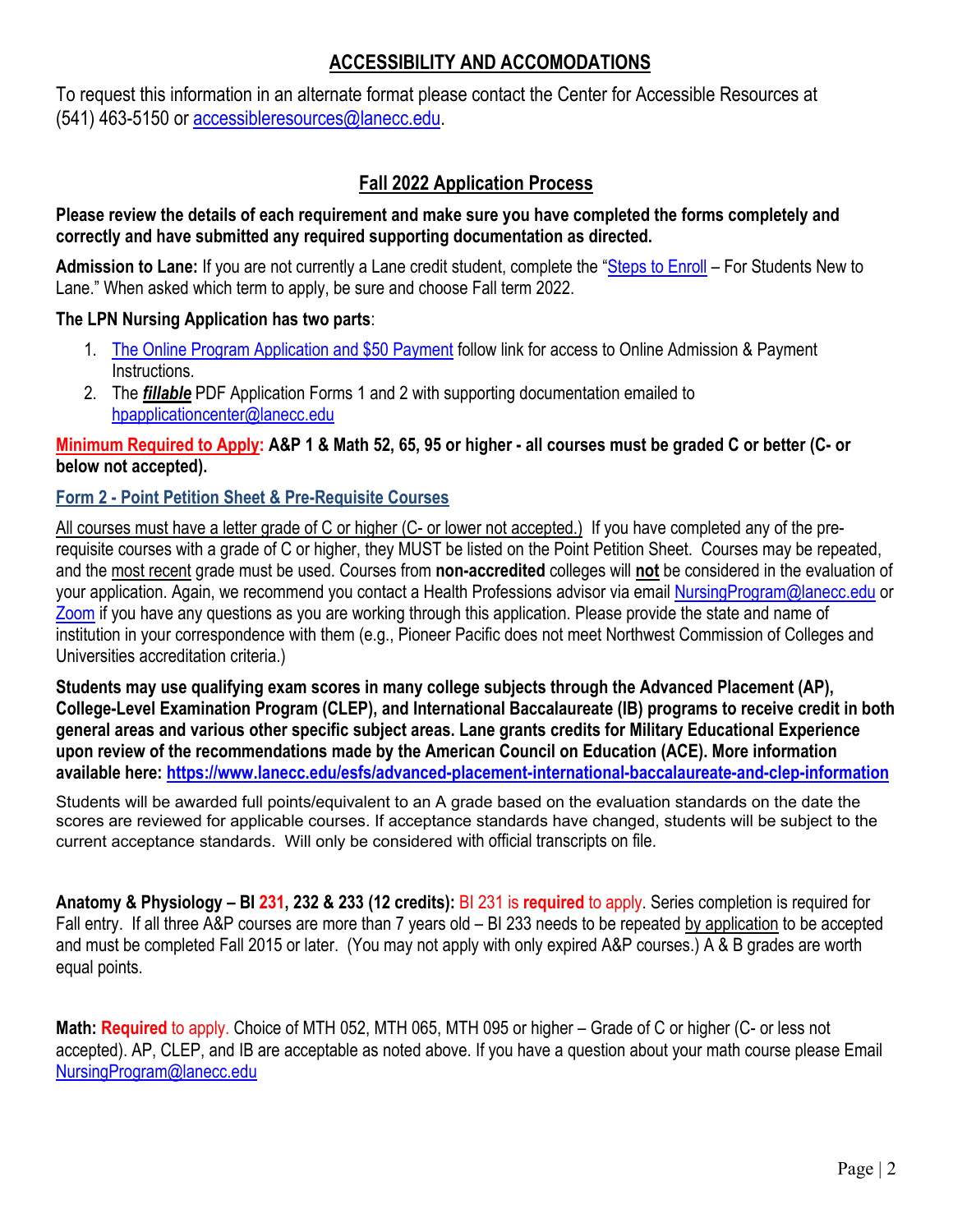**WR 121 and WR 122:** WR 121 for 3 or more credits must be completed by Fall term entry. WR 122 for 3 or more credits must be completed by the end of Spring term, prior to graduation – with grades of C or higher (C- or less not accepted).

Applicants with a prior bachelor's degree or higher from a U.S. regionally accredited institution may waive this requirement by entering the institution name, type of degree and the term & year it was awarded in the WR121 space and then enter the 24 points under the BA/BS line *INSTEAD* of 12 points each for WR121 & 122 if you choose to use the degree instead of your WR courses.

**PSY 215:** Lifespan Development must be completed by Fall term entry. You must have a course that is equivalent to LCC's PSY 215 course with a grade of C or higher (C- or less not accepted.)

**HP 100:** Medical Terminology 3 or more credits must be completed by Fall term entry. Grade of C or higher (C- or less not accepted). If course was not completed at Lane please use the [Lane Transfer Tool.](https://todd.lanecc.edu/transfer/) If the course is not listed, contact the Health Professions Office by [email](mailto:HealthProfessionsOffice@lanecc.edu) and include a course Syllabus from the school in which you took the course, asking them to provide you with a course equivalency to LCC's HO100.

#### **CNA License: 3 points (License Required to be posted at OSBN or other state by September 1, 2022)**

If you hold a current, unencumbered CNA license **and** you

• **Attach documentation** to your application email from the OSBN website [Oregon State Board of Nursing](https://osbn.oregon.gov/OSBNVerification/Default.aspx) proving current license or certificate that recognizes "no disciplinary action is in progress" **and** fill in the requested information on Point Petition Sheet to qualify for full points.

#### **Paid CNA Work Experience: 9 or 18 Points**

#### **Minimum paid work experience of 500 hours.**

Paid work experience of **1000 hours or more** = 18 points

Paid work experience of **500-999.9 hours**= 9 points

This criterion requires **ALL** of the following to receive the work experience points:

- Recent (January 2018 or later) work experience of at least 500 hours or more.
- Submitted CNA Paid Work Experience Form verifying bedside care in a skilled or acute care setting.
- Must be submitted via email to **HPApplicationCenter@lanecc.edu** prior to the deadline of 5/2/2022.
- The work experience must require that the candidate is a Certified Nursing Assistant.
- Submitted CNA license verification: [Oregon State Board of Nursing \(OSBN\) CNA Certification.](https://osbn.oregon.gov/OSBNVerification/Default.aspx)

#### **Notes to Application Center:**

If you have any additional information that you feel is relevant to any of the items listed on the Point Petition Sheets or supporting documentation, please put the information in this section.